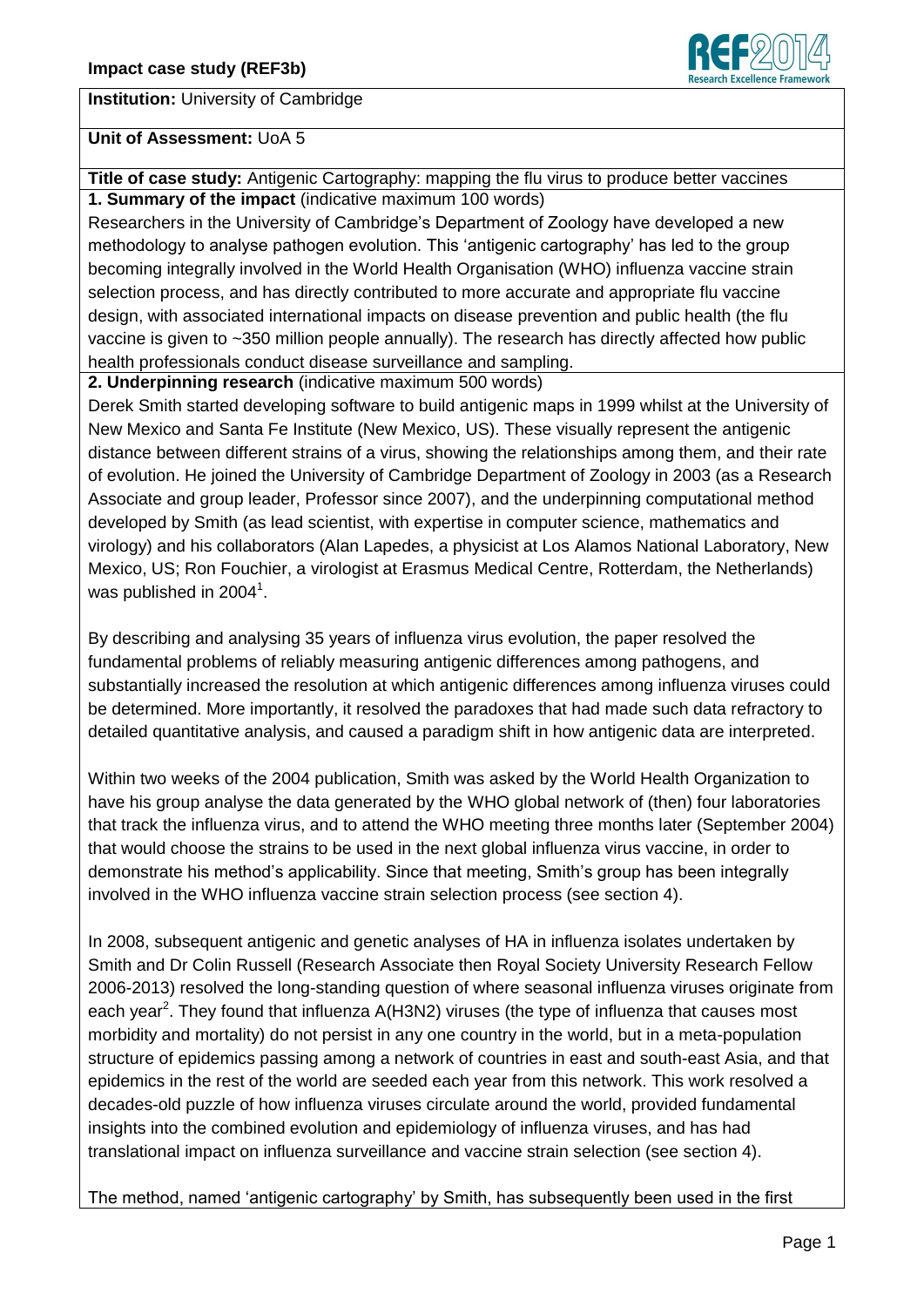

virological characterization of the 2009 influenza pandemic<sup>3</sup> (authorship included five Smith group members and the public health scientists in Mexico and the United States involved in initial detection of the pandemic, with Smith as one of two corresponding authors). In addition to its use in influenza, the group has additionally applied antigenic cartography to influenza viruses in other species, including poultry (2010)<sup>4</sup> and horses (2011)<sup>5</sup>, in order to demonstrate virus evolution and aid vaccine selection. In collaboration with Taiwanese academics, Smith has also produced the first antigenic map of enterovirus 71 (2011)<sup>6</sup>, an important emergent human infectious disease, particularly in Asia, and is involved in the phase I and II clinical trials of an enterovirus 71 vaccine in Taiwan.

- **3. References to the research** (indicative maximum of six references)
	- 1. DJ Smith, AS Lapedes, JC de Jong, TM Bestebroer, GF Rimmelzwaan, ADME Osterhaus, and RAM Fouchier. Mapping the Antigenic and Genetic Evolution of Influenza Virus. *Science* (2004) 305: 371–376 doi: 10.1126/science.1097211
	- 2. Russell CA, TC Jones, IG Barr, NJ Cox, R Garten, V Gregory, I Gust, AW Hampson, AJ Hay, AC Hurt, JC de Jong, AI Klimov, T Kageyama, N Komadina, AS Lapedes, YP Lin, A Mosterin, M Obuchi, T Odagiri, ADME Osterhaus, GF Rimmelzwaan, MW Shaw, E Skepner, K Stohr, M Tashiro, RAM Fouchier, DJ Smith. 2008. The global circulation of seasonal influenza A(H3N2) viruses. *Science* (2008) 320: 340–346 doi: 10.1126/science.1154137
	- 3. Garten RJ, Davis CT, Russell CA, Shu B, Lindstrom S, Balish A, Sessions WM, Xu X, Skepner E, Deyde V, Okomo-Adhiambo M, Gubareva L, Barnes J, Smith CB, Emery SL, Hillman MJ, Rivailler P, Smagala J, de Graaf M, Burke DF, Fouchier RA, Pappas C, Alpuche-Aranda CM, López-Gatell H, Olivera H, López I, Myers CA, Faix D, Blair PJ, Yu C, Keene KM, Dotson PD Jr, Boxrud D, Sambol AR, Abid SH, St George K, Bannerman T, Moore AL, Stringer DJ, Blevins P, Demmler-Harrison GJ, Ginsberg M, Kriner P, Waterman S, Smole S, Guevara HF, Belongia EA, Clark PA, Beatrice ST, Donis R, Katz J, Finelli L, Bridges CB, Shaw M, Jernigan DB, Uyeki TM, Smith DJ, Klimov AI, Cox NJ. Antigenic and Genetic Characteristics of Swine-Origin 2009 A(H1N1) Influenza Viruses Circulating in Humans, *Science* (2009) 325: 197-201. doi 10.1126/science.1176225
	- 4. Fouchier RAM and DJ Smith. Use of antigenic cartography in vaccine seed strain selection. *Avian diseases* (2010) 54: 222-3 doi: [10.1637/8740-032509-ResNote.1](http://dx.doi.org/10.1637/8740-032509-ResNote.1)
	- 5. Lewis NS, Daly JM, Russell CA, Horton DL, Skepner E, Bryant NA, Burke DF, Rash AS, Wood JL, Chambers TM, Fouchier RA, Mumford JA, Elton DM, Smith DJ. The antigenic and genetic evolution of equine influenza A(H3N8) virus from 1968-2007 *J Virol*. 2011 Sep 21 doi: 10.1128/JVI.05319-11
	- **6.** Huang SW, Kiang D, Smith DJ, Wang JR. Evolution of re-emergent virus and its impact on enterovirus 71 epidemics. *Exp Biol Med* (2011) 236:899-908 doi: 10.1258/ebm.2010.010233

### **Major relevant funding:**

- United States National Institutes of Health (NIH) Director's Pioneer Award, for "Antigenic Cartography" to Smith (2005). \$2,500,000. These awards are given for "highly innovative – potentially transformative biomedical research with the potential to produce an unusually high impact" (E. Zerhouni, NIH Director 2005)
	- <https://commonfund.nih.gov/pioneer/Recipients05.aspx>
- Royal Society University Research Fellowship: 'The evolution and epidemiology of antigenically variable pathogens'. Russell (2009-2014). £582,000
- Human Frontier Science Research Project 2008: 'Integrating the antigenic, genetic, and epidemiological analyses of antigenically variable pathogens'. PI: Smith. \$1,350,000
- Bill & Melinda Gates Foundation 2009: 'High-throughput identification of influenza virus amino acids responsible for human-to-human transmission'. PI: Smith (sub-grant from University of Wisconsin-Madison). \$618,000
- EU Framework Programme 7 2009: 'European Management Platform for Emerging and Re-emerging Infectious Disease Entities'. PI: Smith. Work package of €450,000
- EU Framework Programme 7: 'ANTIGONE—ANTIcipating the Global Onset of Novel Epidemics'. PI: Smith, €160,000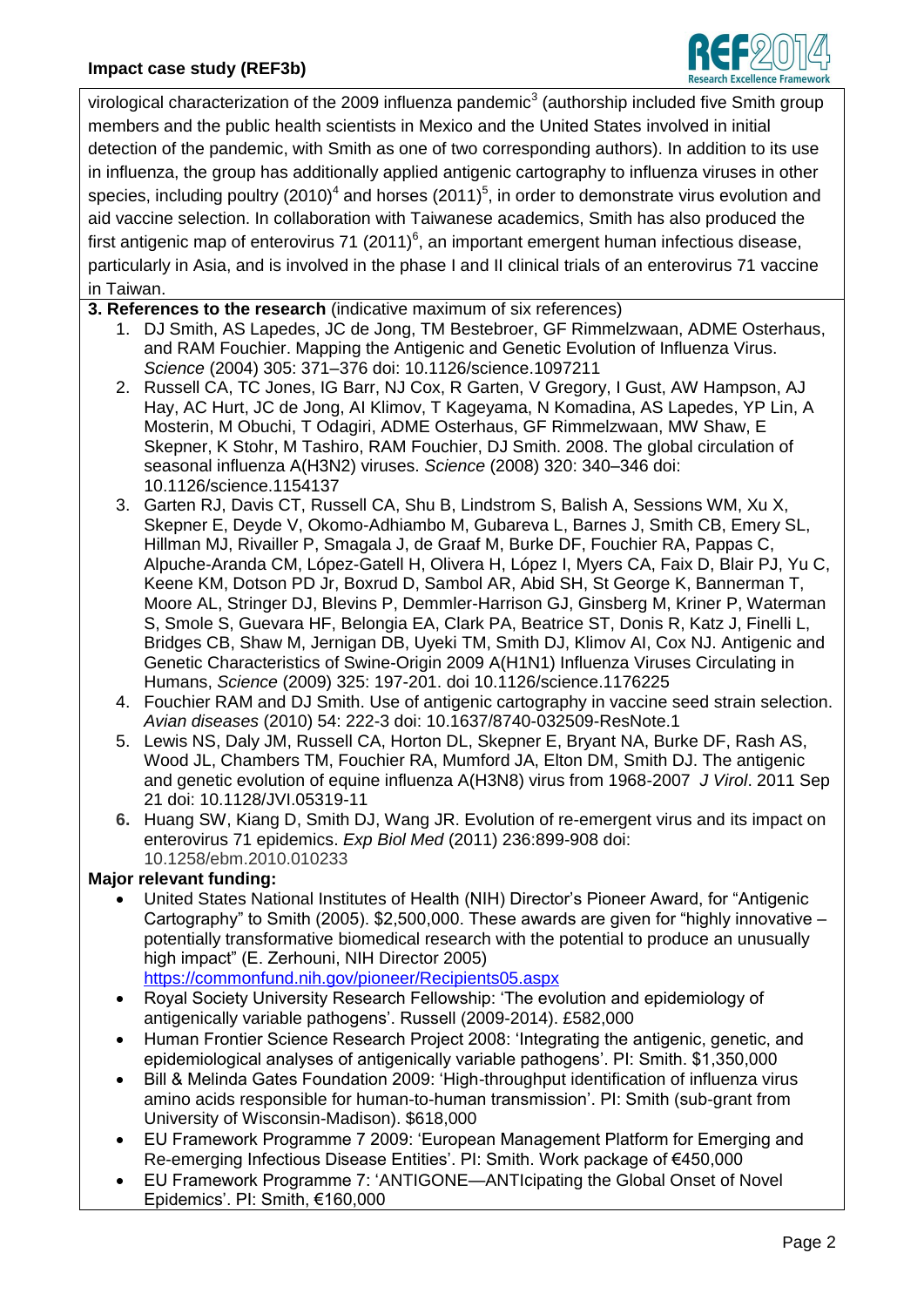- ch Excellence Framev
- US National Institutes of Health: 'Investigations to improve annual seasonal influenza vaccination'. PI: Smith. Work package of \$499,400

## **4. Details of the impact** (indicative maximum 750 words)

Influenza epidemics affect about 10% of the world's population each year (about 600 million people), resulting in ~500,000 deaths. However, the primary vaccine component (the viral surface glycoprotein hemagglutinin (HA)) has a seemingly endless capacity to evolve. Consequently, the vaccine needs to be updated, sometimes annually, to remain effective. Smith's 'antigenic cartography' method is now a key component in this updating process. As a result, the work is having an international impact on disease prevention and public health, as well as informing decisions taken by the WHO.

## **Impacts on health and welfare: public health has improved; disease prevention has been enhanced**

As a mark of the relevance of its work to the international public health arena, in 2012 the Smith laboratory became a "WHO Collaborating Centre for Modelling, Evolution, and Control of Emerging Infectious Diseases<sup> $7,8$ </sup> at the WHO's request. Collaborating Centres (CCs) are only invited to be designated as such after successfully collaborating with the WHO in jointly planned activities over several years. The title of, and the terms of reference for<sup>9</sup>, the CC deliberately state 'infectious diseases' rather than 'influenza' because of the recognised applicability of the method to a wide range of viral and bacterial pathogens. The official WHO designation states 'This Centre is recruited to support WHO programs in Epidemic and Pandemic Alert and Response by providing a suite of computational tools for analysing the evolution of re-emerging and emerging pathogens. Such tools are applicable to all pathogens and are of high value for surveillance, vaccine strain selection, and support of decision making…. The tools provided by the Centre are state-of-the-art, at the forefront of research, and they have proven to be of high value to WHO and laboratories identified by WHO world-wide.<sup>'10</sup>

The Smith group reports to, and attendance at, WHO strain selection meetings (see below) have an obvious direct impact on the efficacy of updated vaccines, and a related significant impact on public health and disease prevention. As a further example, the virus characterized in the Smith group's 2009 publication is still representative of the strains circulating today, and remains the basis for the H1 component of the current vaccine $11$ .

# **Impacts on international development: international agencies have been influenced by research**

Since 2011, the WHO has orchestrated the Global Influenza Surveillance and Response System (GISRS) to track influenza virus evolution. Teams in over 100 countries worldwide collect and analyse influenza samples, which are funnelled into one of five WHO Collaborating Centres (CCs) for analyses. The data are then passed to Smith's group, which uses antigenic cartography to produce a report on the current worldwide state of the evolution of the virus, and the likely impact of this on vaccine strain selection. Reports (20-100 pages)<sup>12</sup> are compiled by the group for each six monthly meeting of the WHO influenza vaccine strain selection committee (the latest in Feb 2013), and are used alongside related reports from WHO CCs to determine which strains should be included in the next vaccine. Smith and Russell attend each strain selection meeting, composed of about 10 'Temporary Advisors' (including the directors of the five primary WHO CCs and Smith), and 15 'Observers' (including Russell). The Smith group also uses the results to update a WHO internal website showing the latest evolution of the viruses; more than 500 incremental updates are provided 365 days a year on a 24-hour turn around<sup>13</sup>. The website tracks seasonal flu virus